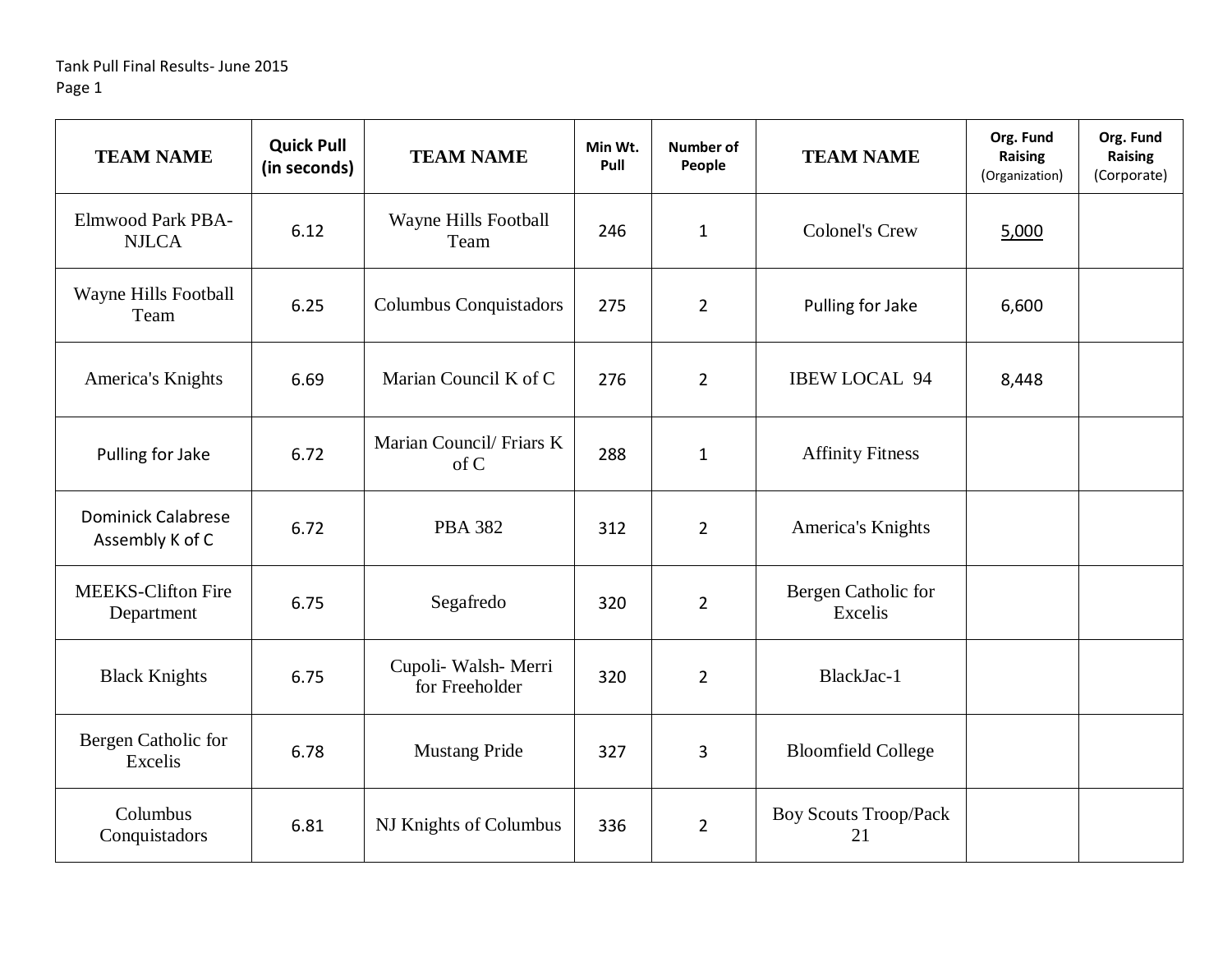| <b>AOH-Division 2</b>                  | 6.87 | <b>AOH-Division 2</b>   | 342 | $\overline{2}$ | <b>Clifton Devil Dogs</b>                |  |
|----------------------------------------|------|-------------------------|-----|----------------|------------------------------------------|--|
| Infineum                               | 6.97 | Lafayette Council #514  | 345 | $\overline{2}$ | Columbus Conquistadors                   |  |
| <b>ROTC- Seton Hall</b>                | 7.03 | Megabus                 | 354 | $\overline{2}$ | <b>AOH-Division 2</b>                    |  |
| <b>Esto Dignus</b>                     | 7.06 | <b>Esto Dignus</b>      | 355 | 3              | <b>Elmwood Park PBA-</b><br><b>NJLCA</b> |  |
| <b>PBA 382</b>                         | 7.06 | <b>ROTC</b>             | 378 | $\overline{2}$ | Lafayette Council #514                   |  |
| <b>IBEW LOCAL 94</b>                   | 7.09 | Team Infineum           | 379 | $\overline{2}$ | Marian Council K of C                    |  |
| Cupoli- Walsh- Merri<br>for Freeholder | 7.09 | Paramus Police PBA 186  | 389 | $\overline{2}$ | Marian Council/ Friars K<br>of C         |  |
| <b>Colonel's Crew</b>                  | 7.1  | <b>SPED FORCE1</b>      | 396 | 3              | <b>MEEKS-Clifton Fire</b><br>Department  |  |
| Clifton Redhawks-16U<br>for Excelis    | 7.12 | BlackJac-1              | 416 | $\overline{2}$ | Megabus                                  |  |
| Megabus                                | 7.19 | <b>Affinity Fitness</b> | 441 | $\overline{2}$ | Merrill Lynch                            |  |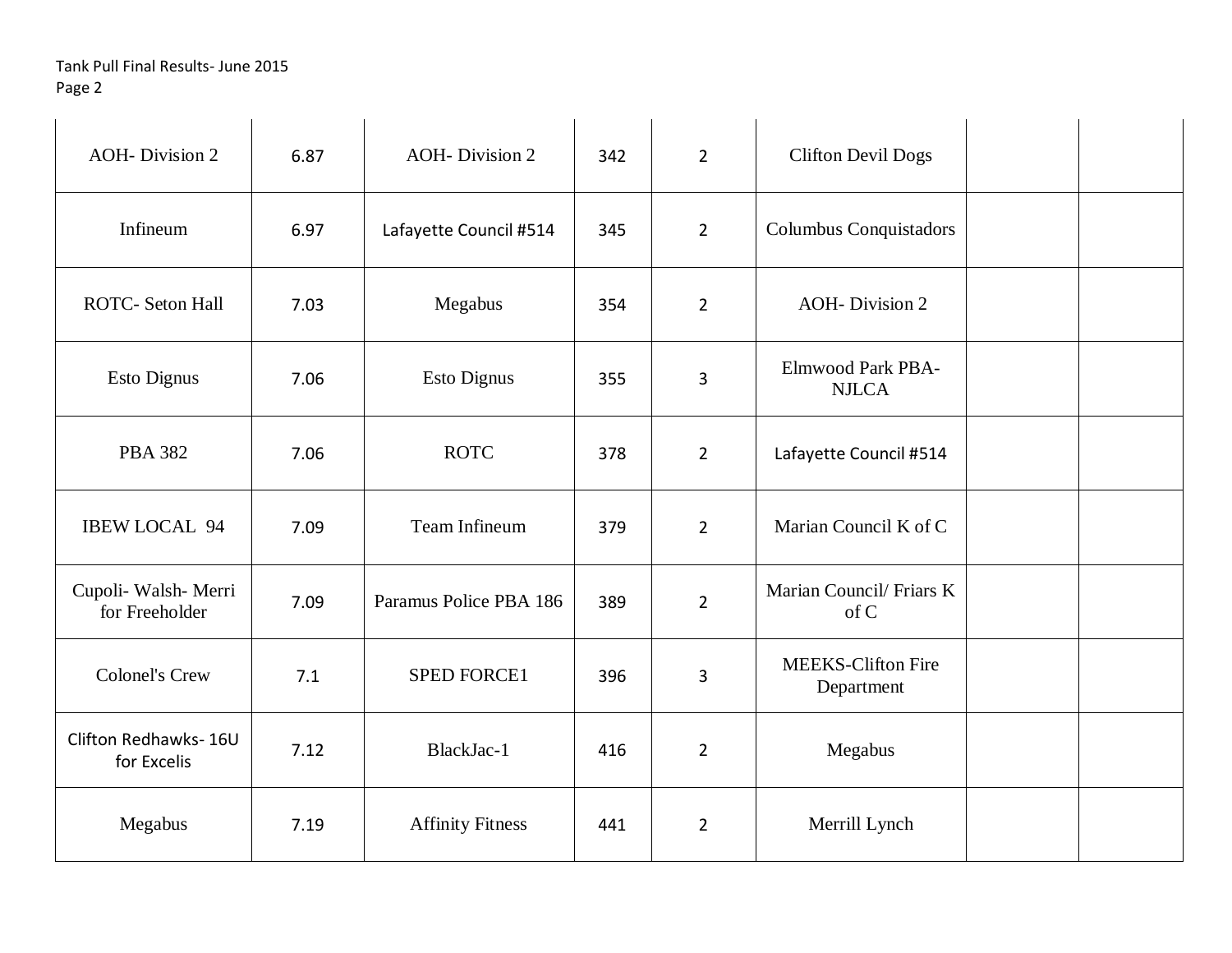| Aerotek                         | 7.22 | <b>Colonel's Crew</b>                  | 445 | $2^{\circ}$    | <b>Mustang Pride</b>                          |       |
|---------------------------------|------|----------------------------------------|-----|----------------|-----------------------------------------------|-------|
| Vergona Crane<br>Company        | 7.22 | Pulling for Jake                       | 449 | $\overline{2}$ | NJ Knights of Columbus                        |       |
| Paramus Police PBA<br>186       | 7.24 | <b>Boy Scouts Troop/Pack</b><br>21     | 458 | $\overline{3}$ | Paramus Police PBA 186                        |       |
| Bergen 32 AOH                   | 7.25 | <b>Team Aerotek</b>                    | 458 | 3              | <b>Power Rangers</b>                          | 8,762 |
| Marian Council/Friars<br>K of C | 7.28 | Merrill Lynch                          | 460 | $\overline{2}$ | Pulling for Colin                             |       |
| Marian Council K of C           | 7.31 | Bergen Catholic for<br>Excelis         | 479 | $\overline{2}$ | <b>ROTC</b>                                   |       |
| NJ Knights of<br>Columbus       | 7.34 | <b>Bloomfield College</b>              | 498 | 3              | Segafredo                                     |       |
| Msrg. Stein                     | 7.5  | Star Spangled Spartans-<br>Depaul H.S. | 548 | 4              | SPED FORCE1                                   |       |
| <b>St. Vincents Pullittines</b> | 7.53 | <b>Wounded Warriors</b>                | 562 | 4              | <b>Star Spangled Spartans-</b><br>Depaul H.S. |       |
| <b>SPED FORCE1</b>              | 7.63 | <b>St. Vincent's Pullittines</b>       | 573 | $\overline{3}$ | <b>Team Aerotek</b>                           |       |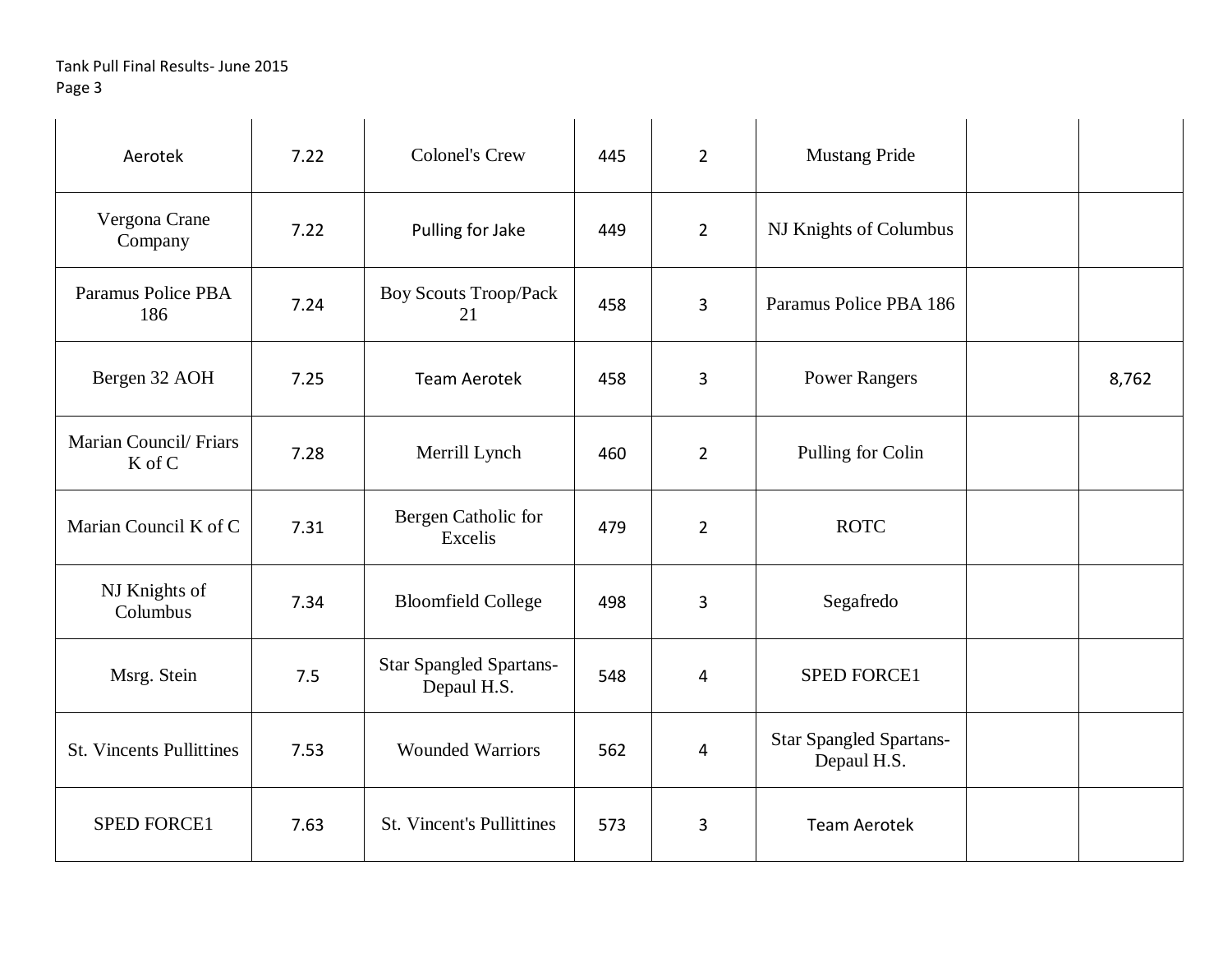| Lafayette Council #514        | 7.71 | Msrg. Stein                                  | 593 | $\overline{3}$ | Bergen 32 AOH                                |  |
|-------------------------------|------|----------------------------------------------|-----|----------------|----------------------------------------------|--|
| <b>Power Rangers</b>          | 7.75 | <b>Elmwood Park PBA-</b><br><b>NJLCA</b>     | 598 | 3              | <b>Black Knights</b>                         |  |
| Pulling for Colin             | 7.97 | Laneves- No Limit<br>Soliders                | 612 | $\overline{3}$ | Clifton Redhawks-16U<br>for Excelis          |  |
| <b>Clifton Devil Dogs</b>     | 8.12 | Clifton Redhawks-16U<br>for Excelis          | 622 | 3              | Cupoli- Walsh- Merri for<br>Freeholder       |  |
| Laneves- No Limit<br>Soliders | 8.34 | Vergona Crane Company                        | 625 | 4              | <b>Dominick Calabrese</b><br>Assembly K of C |  |
| Merrill Lynch                 | 8.47 | <b>Power Rangers</b>                         | 628 | 3              | <b>Esto Dignus</b>                           |  |
| BlackJac-1                    | 8.75 | America's Knights                            | 639 | 4              | Infineum                                     |  |
| <b>Bloomfield College</b>     | 8.78 | <b>Clifton Devil Dogs</b>                    | 649 | 4              | Laneves- No Limit<br>Soliders                |  |
| <b>Wounded Warriors</b>       | 8.82 | <b>Dominick Calabrese</b><br>Assembly K of C | 670 | 4              | Msrg. Stein                                  |  |
| <b>Mustang Pride</b>          | 9    | Bergen 32 AOH                                | 718 | 3              | <b>PBA 382</b>                               |  |